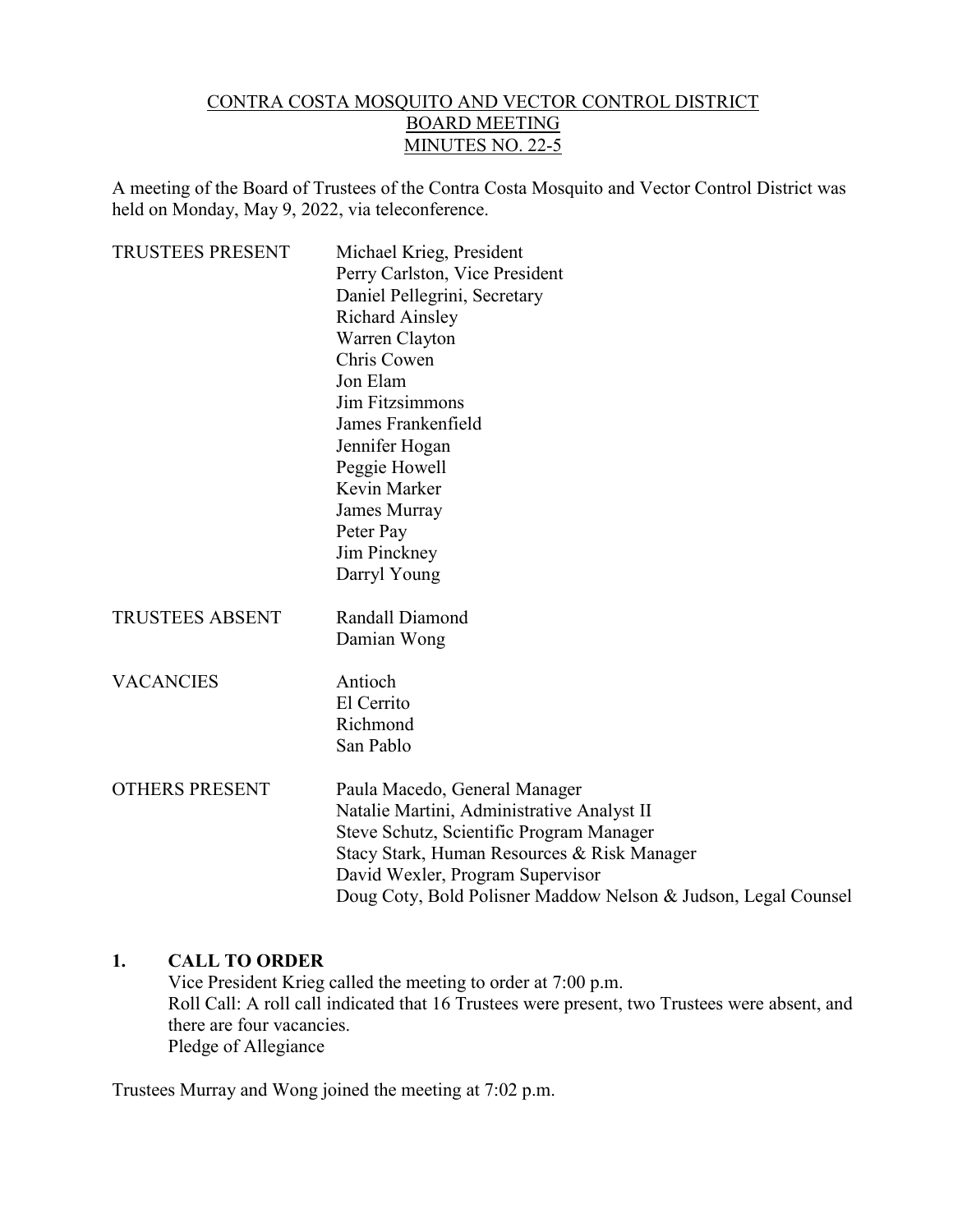# **2.\* AUTHORIZATION TO MEET VIA TELECONFERENCE**

- A. Authorization to Meet Via Teleconference Pursuant to Government Code Section 54953, Subdivision (e)(1)(C) – Consider finding that, as result of the COVID-19 emergency, meeting in person would present imminent risks to the health or safety of attendees, and the meeting should be held by teleconference as authorized by and pursuant to Subdivision (e) of Section 54953 of the Government Code.
- \*\* Motion was made by Trustee Pellegrini and seconded by Trustee Carlston to approve the authorization to meet via teleconference. *Motion passed unanimously.*
- **3.\* AGENDA MANAGEMENT -** Agenda was adopted by rule.

#### **4. PUBLIC INPUT ON NON-AGENDA ITEMS** – None

#### **5. PRESENTATION**

Michael Krieg, for 10 years of service

## **6. CONSENT CALENDAR**

- A. MINUTES Approval of Minutes of the April 4, 2022 Board of Trustees Speical Meeting
- B. Approval of expenditures of March 2022, including: Accounts payable March 15th checks No. XXXX51 through No. XXXX58 Payroll March 30<sup>th</sup> check No. XXXX59 through No. XXXX65 Accounts payable March 30<sup>th</sup> checks No. XXXX66 through No. XXXX81 Accounts Payable Total: \$72,406.78 Payroll Total: \$601.45
- C. Direct Deposit Expenditures for payroll & accounts payable Approval of payroll expenditures of March 1, 2022 through March 31, 2022, including: Payroll March 15th No. D000018204 through No. D000018234 Payroll March 30th No. D000018235 through No. D000018276 Accounts payable March 3rd E000002718 Accounts payable March 11<sup>th</sup> E000002719 Accounts payable March 15th E000002720 through E000002728 Accounts payable March 15<sup>th</sup> E000002729 through E000002734 Accounts Payable Total: \$117,333.68 Payroll Total: \$181,768.21
- D. Investment Activity for March 2022
- E. Excess Vehicles: 1) 2007 Year model GMC truck with 67,7000 miles (#2) 2) 2005 Year model Chevrolet truck with 77,000 miles (#24) 3) 2004 Year model Chevrolet truck with 111,320 miles (#53) 4) 2006 Year model GMC truck with 87,727 miles (#57) 5) 2003 Year model Argo Conquest with 407.7 hours (#33) 6) 1994 Trailer (#T-6)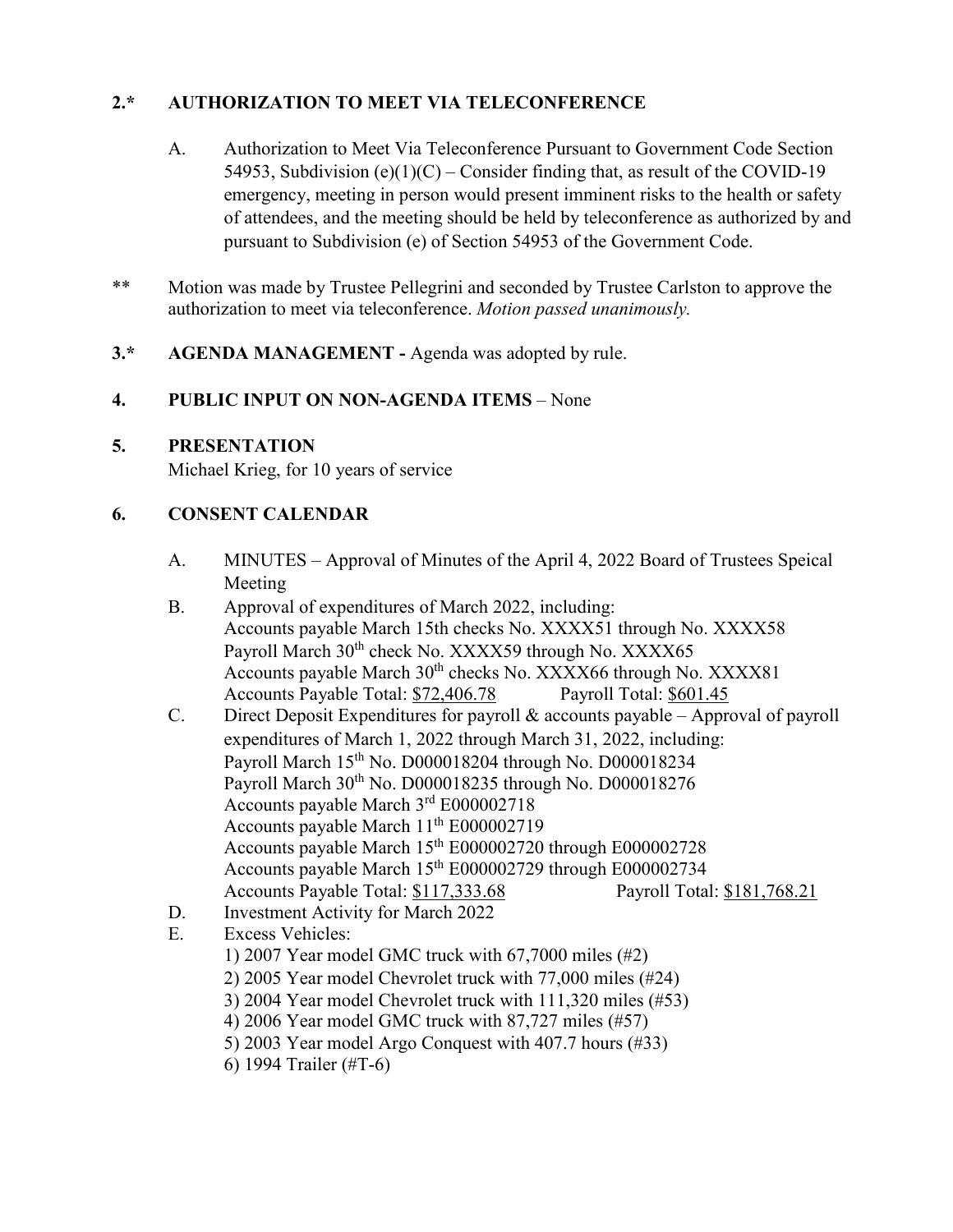Trustee Pinckney thanked Program Supervisor Wexler for his presentation and explanation on the sale of the excess vehicles and timeline for the purchase of new vehicles.

\*\* Motion was made by Trustee Pellegrini and seconded by Trustee Pinckney to approve the consent calendar with the minutes amended to correct President Krieg calling the meeting to order instead of Trustee Carlston. *Motion passed unanimously.*

### **7. BOARD AND STAFF REPORTS**

- A. BOARD None
- B. GENERAL MANAGER General Manager Macedo stated the Administration department has been very busy with it being the time for the new budget and preparing items for the audit.

Macedo thanked the trustees in advance for their patience with any requests, as there are currently two employees on leave, and Administrative Analyst II Martini and Human Resources & Risk Manager Stark are the only individuals currently in that department besides the General Manager.

General Manager Macedo mentioned the Budget Committee would be meeting on Thursday, May 19, 2022 at 5:00 p.m. and the Personnel Committee would be meeting on Monday, May 23, 2022, at 6:00 p.m.

- C. STAFF Administrative Analyst II Martini noted that the City of Pleasant Hill recently reappointed Trustee Jennifer Hogan to a four-year term and the City of Oakley reappointed President Krieg to a four-year term.
- D. LEGAL None
- **8. CLOSING COMMENTS –** Trustee Clayton brought up a concern over the legal counsel invoices, and inquired if they should be discussed with the Personnel committee rather than the Executive committee. President Krieg advised the Executive Committee has not had the opportunity to schedule a meeting since the discussion at the last Board meeting, but will meet in June to discuss this topic and consider if any further discussion will be necessary.

Legal Counsel Coty reminded trustees that anyone from the public, as well as any trustee, can attend any committee meetings, and that agendas are always posted on the District's website, however trustees will need to attend as a member of the public if they are not a part of the committee, and not participate in closed sessions.

#### **10. ADJOURNMENT –** 7:22 p.m.